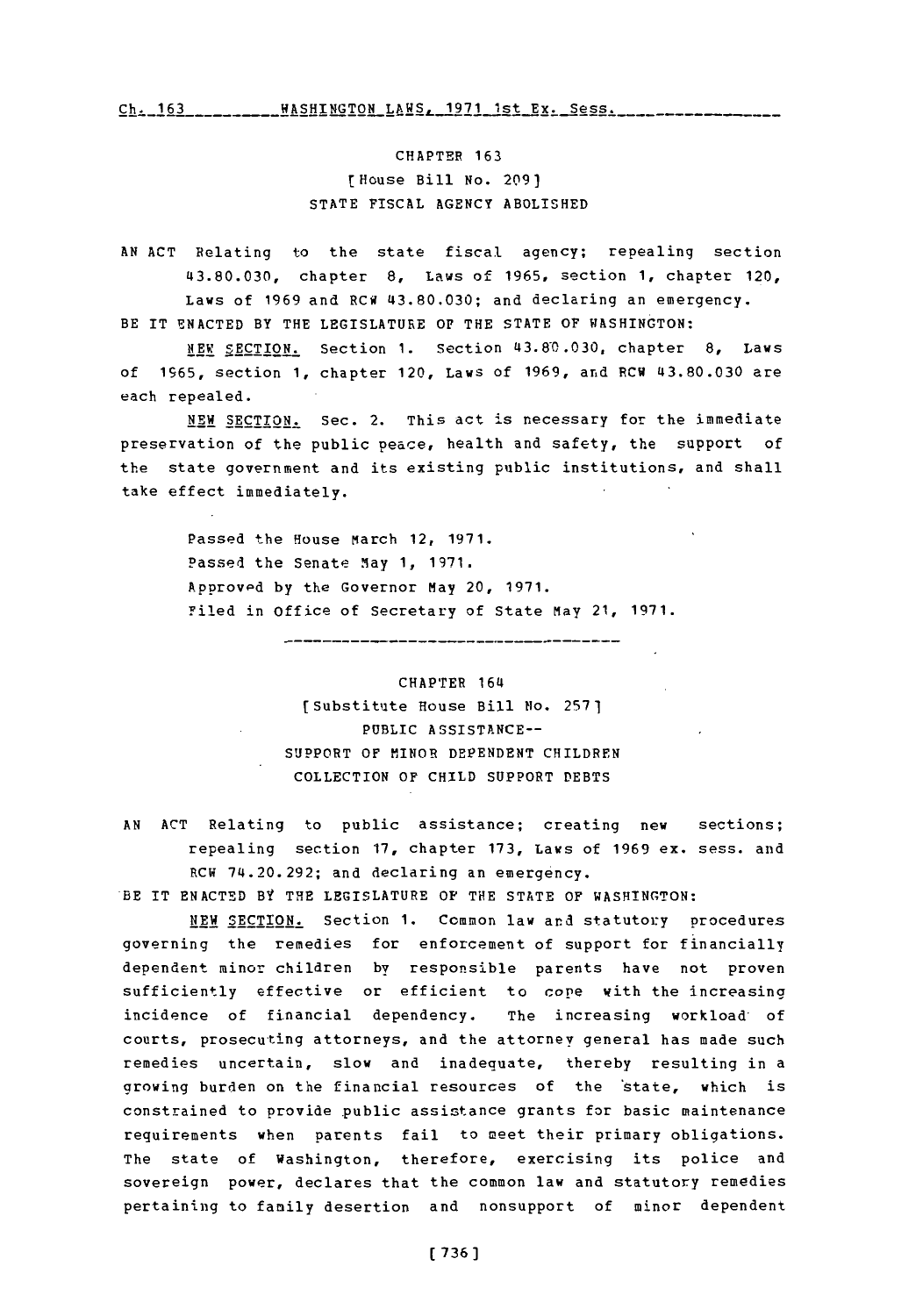children shall be augmented by additional remedies directed to the real and personal property resources of the responsible parents. in order to render resources more immediately available to meet the needs of minor children, it is the legislative intent that the remedies herein provided are in addition to, and not in lieu of, existing law. It is declared to **be** the public policy of this state that this **1971** act be construed and administered to the end that children shall be maintained from the resources of rssponsible parents, thereby relieving, at least in part, the burden presently borne **by** the general citizenry through 'welfare programs.

**NEW SECTICN.** Sec. 2. Unless a different meaning is plainly required **by** the context, the following words -and phcases as hereinafter used in this **1971** act shall. have the following meanings:

**(1)** "Department" means the state department of social and health services.

(2) "Secretary" means the secretary of the department of social and health services, his designee or authorized representative.

**(3)** "Dependent child" means any person uinder the age of twenty-one who is not otherwise emancipated, self-supporting, married, or a member of the armed forces of the United States.

**(4i)** "-Superior court order" 'means any judgment or order of the superior court of the state of Washington or an order of a court of comparable jurisdiction of another state ordering payment of a set or determinable amount of support moneys.

**(5)** "Responsible parent" means the natural or adoptive parent of a dependent child.

**NEW** SECTION,, Sec. **3.** Any payment of public assistance money made to cr for the benefit of any dependent child or children creates a debt due and owing to the department by the natural or adoptive parent or parents who are responsible for support of such children in an amount equal to the amount of public assistance money so paid: PROVIDED, That where there has been a superior court order or final decree of divorce, the debt shall be limited to the amount of said conrt order or decree. The department shall have the right to petition the appropriate superior court for modification of a superior court order on the same grounds as either party to said cause.

The department shall be subrogated to the right of said child or children or person having the care, custody, and control of said child or children to prosecute or maintain any support action or execute any administrative remedy existing under the laws of the state of Washington to obtain reimbursemeuit of moneys thus expended. **if** a superior court order or final decree of divorce enters judgment for an amount of support to be paid **by** an obligor parent, the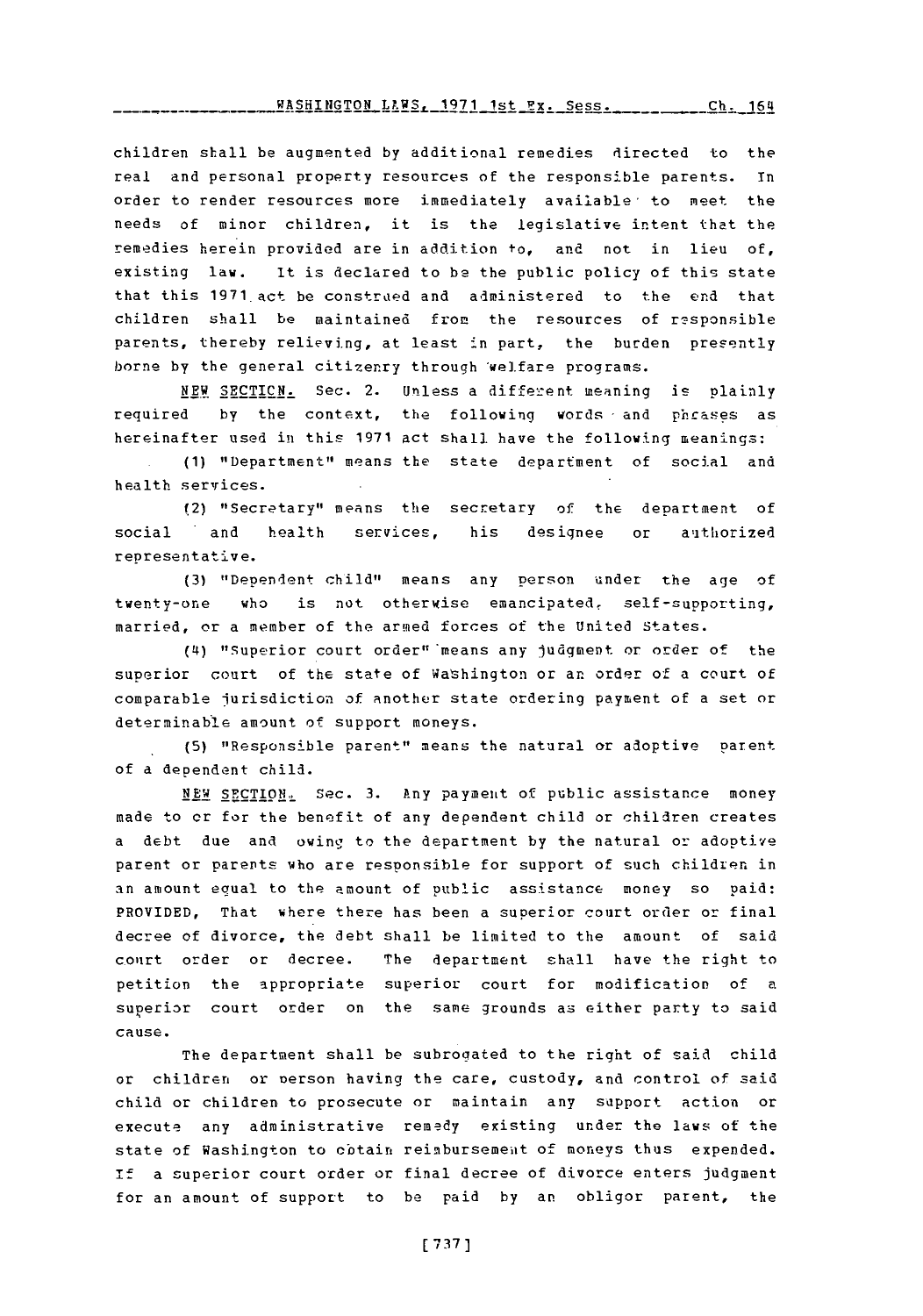**Ch. 164** *MASHINGTON LAWS, 1971 1st Ex. Sess.* 

department shall be subrogated to the debt created **by** such order, and said money judgment shall be deemed to be in favor of the department.

Debt under this section shall not be incurred **by** nor at any time be collected from a parent or other person who is the recipient of public assistance moneys for the benefit of minor dependent children for the period such person or persons are in such status.

NEW SECTION. Sec. 4. The secretary may issue a notice of a child support debt accrued and/or accruing based upon subrogation to or assignment of the judgment created **by** a superior court order or final decree of divorce. said notice shall be mailed to the debtor at his last known address **by** certified mail, return receipt requested, demanding payment within twenty days of the date of receipt. Said notice of debt shall include a statement of the child support debt accrued and/or accruing, computable on the amount required to be paid under any superior court order or final decree of divorce to which the department is subrogated or has an assigned interest; a statement that the property of the debtor is subject to collection action; a statement that the property is subject to lien and foreclosure, distraint, seizure and sale, or order to withhold and deliver; and a statement that the net proceeds will be applied to the satisfaction of the child support debt. Action to collect said subrogated or assigned child support debt **by** lien and foreclosure, or distraint, seizure and sale, or order to withhold and deliver shall be lawful after twenty days from the receipt or refusal **by** the debtor of said notice of debt.

**NEW** SECTION. Sec.- **5.** in the absence of a superior court order or final decree of divorce, the secretary may issue a notice of a child support debt accrued and/or accruing based upon payment of public assistance to or for the benefit of any dependent child or children. Said notice of debt shall be served upon the debtor in the manner prescribed for the service of summons in a civil action, including summons **by** publication where appropriate and necessary. The notice of debt shall include a statement of the child support debt accrued and/or accruing, computable on the basis of the amount of public assistance previously paid and to be paid in the future; a statement of the amount of the monthly public assistance payment; a statement of the name of the recipient and the name of the child or children for whom assistance is being paid; a demand for immediate payment of the child support debt or in the alternative, a demand that the debtor make answer within twenty days of the date of service to the secretary stating defenses to liability under section **3 of** this **1971** act; a statement that if no answer is made on or before twenty days from the date of the service, the child support debt shall be assessed and determined subject to computation, and is subject to collection action; a statement that the property of the

**(738]**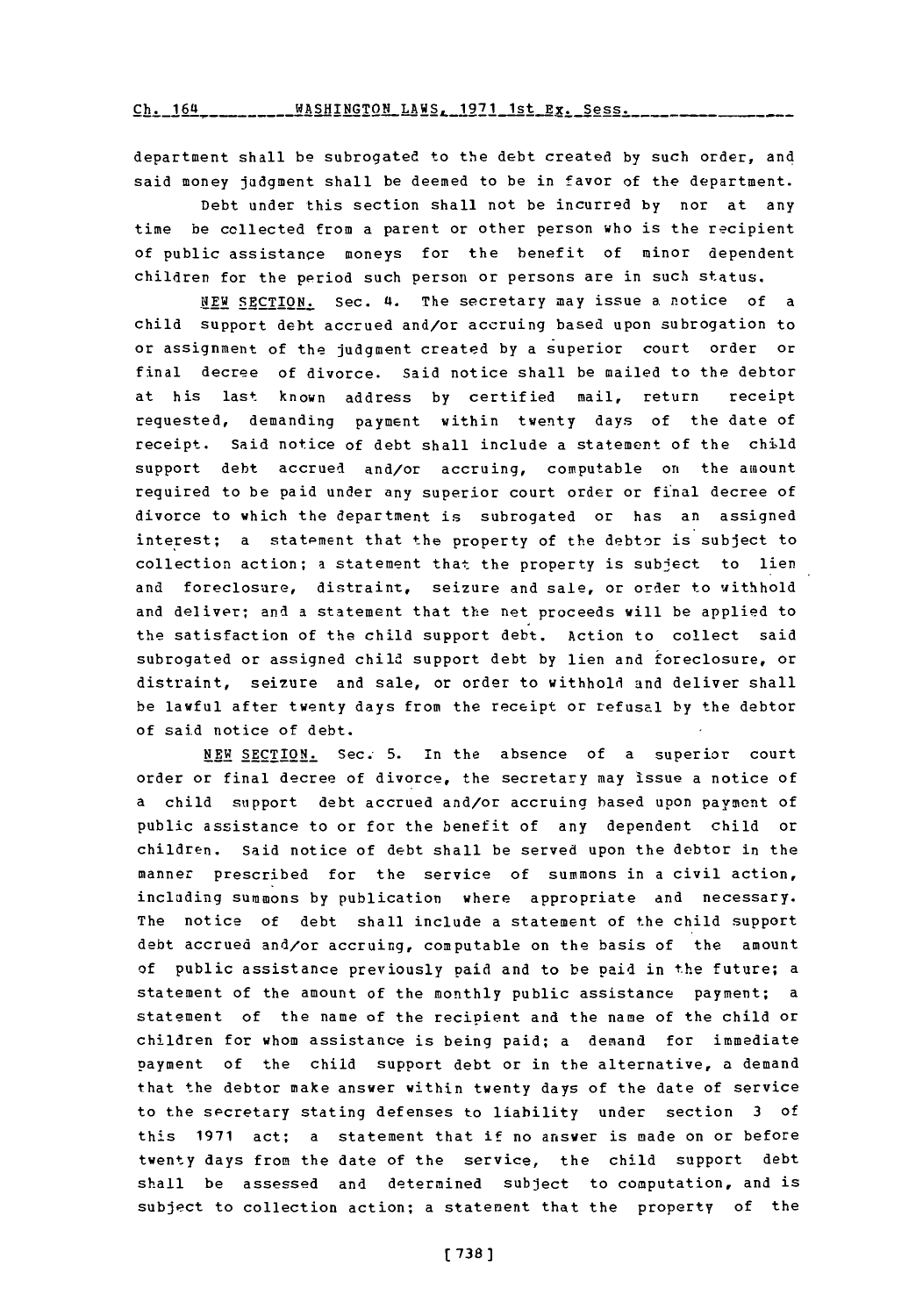WASHTnaTON LAWS **1971** 1st **Fy-** Spss. **Ch.** 164

debtor will be subject to lien and foreclosure, distraint, seizure and sale, or order to withhold and deliver. **if** no answer is had **by** the secretary to the notice of debt on or before twenty days of the date of service, the child support debt shall be assessed and determined subject to computation and the secretary shall issue a collection warrant authorizing collection action under this **1971** act. **If** the debtor, within twenty days of date of service of the notice of debt, makes answer to the secretary alleging defenses to liability under section **3** of this **1971** act, said debtor shall have the right to a fair hearing pursuant to PCW **74.08.070** and **74.08.090.** The decision of the department in the fair hearing shall establish the liability of the debtor, if any, for repayment of public assistance moneys exoended to date as an assessed and determined child support debt. Action by the secretary under the provisions of this **1971** act to collect said child support debt shall be lawful from the date of issuance of the decision in the fair hearing. If the secretary reasonably believes that the debtor is not a resident of this state, or is about to move from this state, or has concealed himself, absconded, absented himself or has removed or is about to remove; secrete, waste, or otherwise dispose of property which could be made subject to collection action to satisfy the child support debt, the secretary may file and serve liens pursuant to sections **6** and **7** of this **1971** act during pendency of the fair hearing or thereafter, whether or not appealed: PROVIDED, That no further action under sections **8, 13** and 14 of this **1971** act may be taken on such liens until final determination after fair hearing and/or appeal. The secretary shall in such cases, make and file in the record of the fair hearing an affidavit stating the reasons upon which said belief is founded: PROVIDED, That the debtor may furnish a good and sufficient bond satisfactory to the secretary during pendency of the fair hearing, or thereafter, and in such case liens filed shall be released. **If** the decision of the fair hearing is in favor of the debtor, all liens filed shall be released.

**NEW** SECTION. Sec. **6.** Twenty-one days after receipt or refusal of notice of debt under provisions of section 4 of this **1971** act, or twenty-one days after service of notice of debt, or as otherwise appropriate under the provisions of section **5** of this **1971** act, a lien may be asserted **by** the secretary upon the real or personal property of the debtor. The claim of the department for a child support debt, not paid when due, shall be a lien against all property of the debtor with priority of a secured creditor. This lien shall be separate and apart from, and in addition to, any other lien created **by,** or provided for, in this title. The lien shall attach to all real and personal property of the debtor on the date of filing of such statement with the county auditor of the county in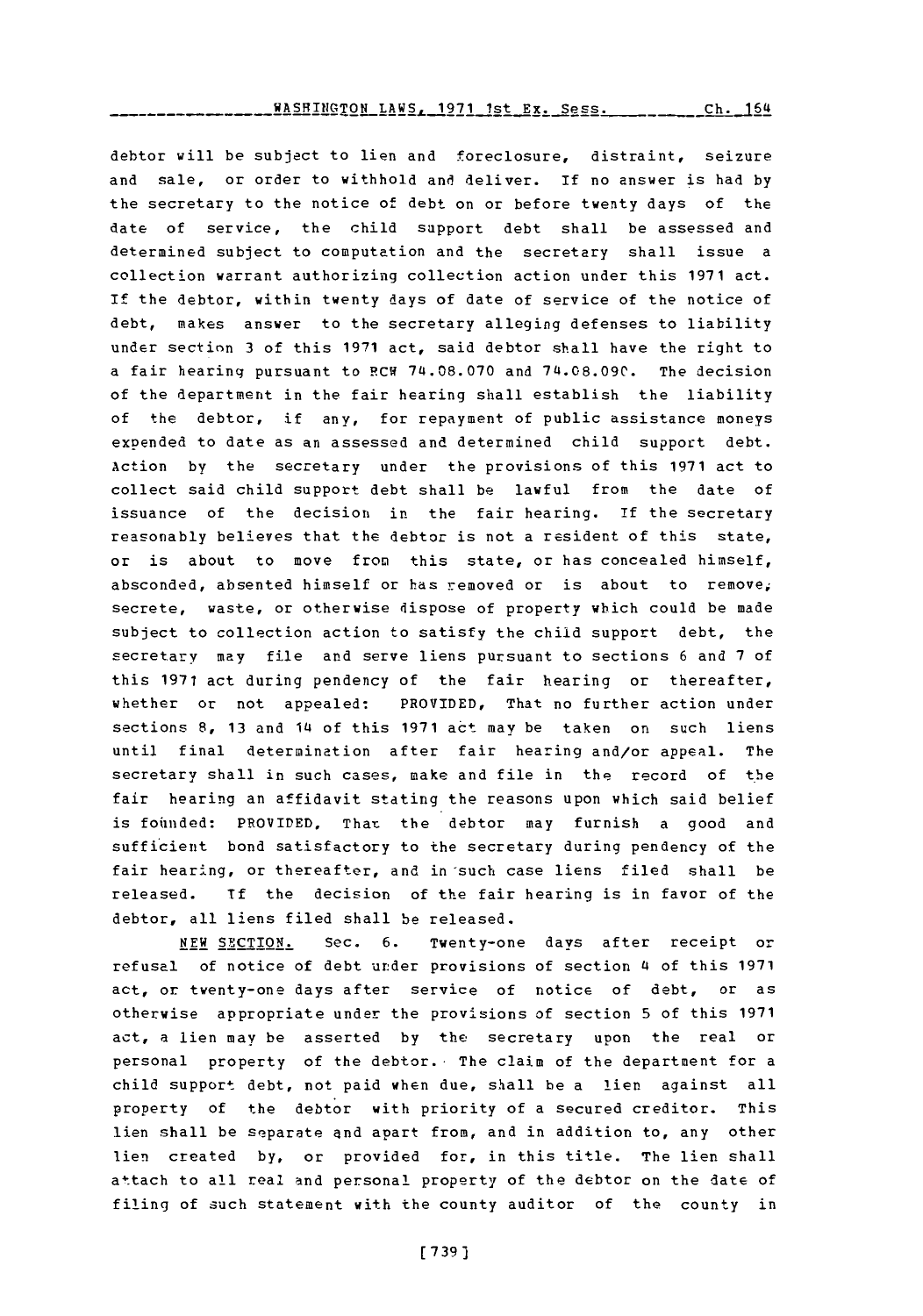**Ch.** 164 **--- AHINTON LAWS,-** 191 st **Ex.** Sess **..........**

which such property is located.

Whenever a child support lien has been filed and there is in the possession of any person, firm, corporation, association, political subdivision or department of the state having notice of said lien any property which may be subject to the child support lien, such property shall not be paid over, released, sold, transferred, encumbered or conveyed, except as provided for **by** the exemptions contained in sections **93** and **13** of this **19371** act, unless a written release or waiver signed **by** the secretary has been delivered to said person', firm, corporation, association, political subdivision or department of the state or unless a determination has been made in a fair hearing pumsuant to section **5** of this **1971** act or **by** a superior court ordering release of said-child support lien on the basis that no debt exists or that the debt has been satisfied.

**NEW SECTION.** Sec. **7.** The secretary may at any time after filing of a child support lien serve a copy of said lien upon any person, fire, corporation, association, Political subdivision or department of the state in possession of earnings, or deposits or balances held in any bank account of any nature which are due, owing, or belonging to said debtor. Said child support lien shall be served upon the person, firm, corporation, association, political subdivision or department of the state either in the manner prescribed for the service of summons in a civil action or **by** certified mail, return receipt requested. No lien filed under section **6** of this **1971** act shall. have any effect against earnings or bank deposits or balances unless it states the amount of the child support debt accrued and unless service upon said person, firm, corporation, association, political subdivision or department of the state in possession **of** earnings or bank accounts, deposits or balances is accomplished pursuant to this section.

*F 1 EW* SECTION.. Sec. **S.** After service of a notice of debt as provided for in section 4 of this **1971** act stating a child support debt accrued and/or azoruing based upon subrogation to or assignment of the amount required to be paid under any superior court order or final decree of divorce, or whenever a child support lien has been filed pursuant to section **6** of this **1971** act, the secretary is hereby authorized to issue to any person, firm, corporation, association, political subdivision or department of the state, an order to withhold and deliver property **of** any kind including, but not restricted to, earnings which are due, owing, or belonging to the debtor, when the secretary has reason to believe that there is in the possession of such person, firm, ccrporation, association, political subdivision or department of the state property which is due, oving, or belonging to said debtor. The order to withhold and deliver which shall also be served upon the debtor, shall state the amount of the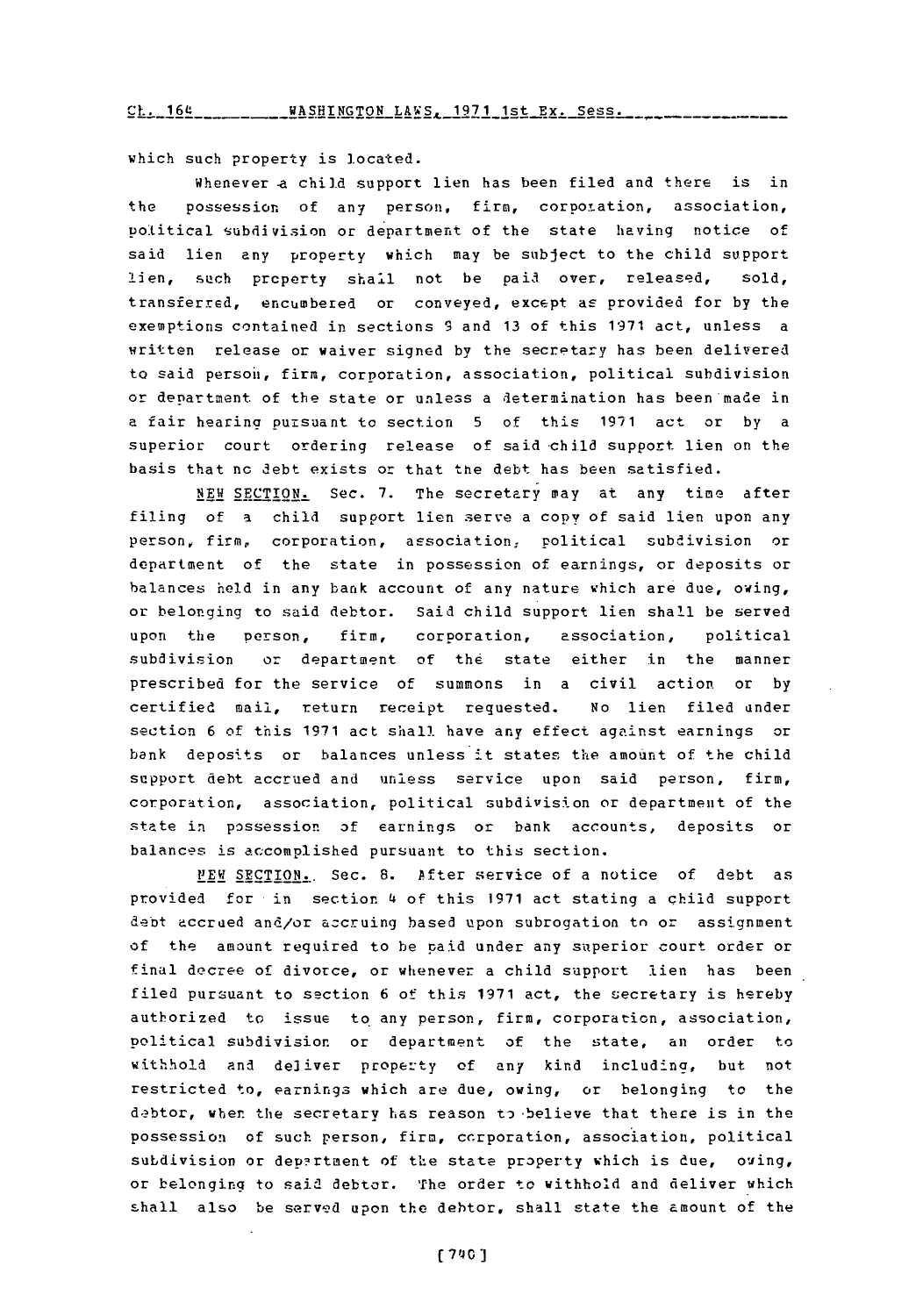**FASHINGTON\_LAMS, 1971 1st Ex. Sess. \_\_\_\_\_\_\_\_\_\_ Ch. 164** 

child support debt accrued, and shall state in summary the terms of sections **9** and **10** of this **1971** act. The order to withhold and deliver shall be served in the manner prescribed for the service of a summons in a civil action or **by** certified mail, return receipt requested. Any person, firm, corporation, association, political subdivision or department of the state upon whom service has been made is hereby required to answer said order to withhold and deliver within twenty days, exclusive of the day of service, under oath and in writing, and shall make true answers to the matters inquired of therein. In the event there is in the possession of any such person, firm, corporation, association, political subdivision or department of the state any property which may be subject to the claim of the department of social and health services, such property shall be withheld immediately upon receipt of the order to withhold and deliver and shall after the twenty day period, upon demand, be delivered forthwith to the secretary. The secretary shall hold said property in trust for application on the indebtedness involved or for return, without interest, in accordance with final determination of liability or nonliability. In the alternative, there may be furnished to the secretary a good and sufficient bond, satisfactory to the secretary, conditioned upon final determination of liability. Where money is due and owing under any contract of employment, express or implied, or is held **by** any person, firm, corporation, or association, political subdivision or department of the state subject to withdrawal **by** the debtor, such money shall be delivered **by** remittance payable to the order of the secretary. Delivery to the secretary of the money or other property held or claimed shall satisfy the requirement of the order to withhold and deliver. Delivery to the secretary shall serve as full acquittance and the state warrants and represents that it shall defend and hold harmless for such actions persons delivering money or property to the secretary pursuant to this chapter. The foregoing is subject to the exemptions contained in sections **9** and **13** of this **1911** act.

**NEW** SECTION. Sec. **9.** Whenever a child support lien or order to withhold and deliver is served upon any person, firm, corporation, association, political subdivision or department of the state asserting a child support debt against earnings and there is in the possession of such person, firm, corporation, association, political subdivision, or department of the' state, any such earnings, RCW **7.33.280** shall not apply, hut fifty percent of the disposable earnings shall be exempt and may be disbursed to the debtor whether such earnings are paid, or to be paid weekly, monthly, or at other regular intervals and whether there be due the debtor earnings for one week or for a longer period. The lien or order to withhold and deliver shall continue to operate and require said person, firm,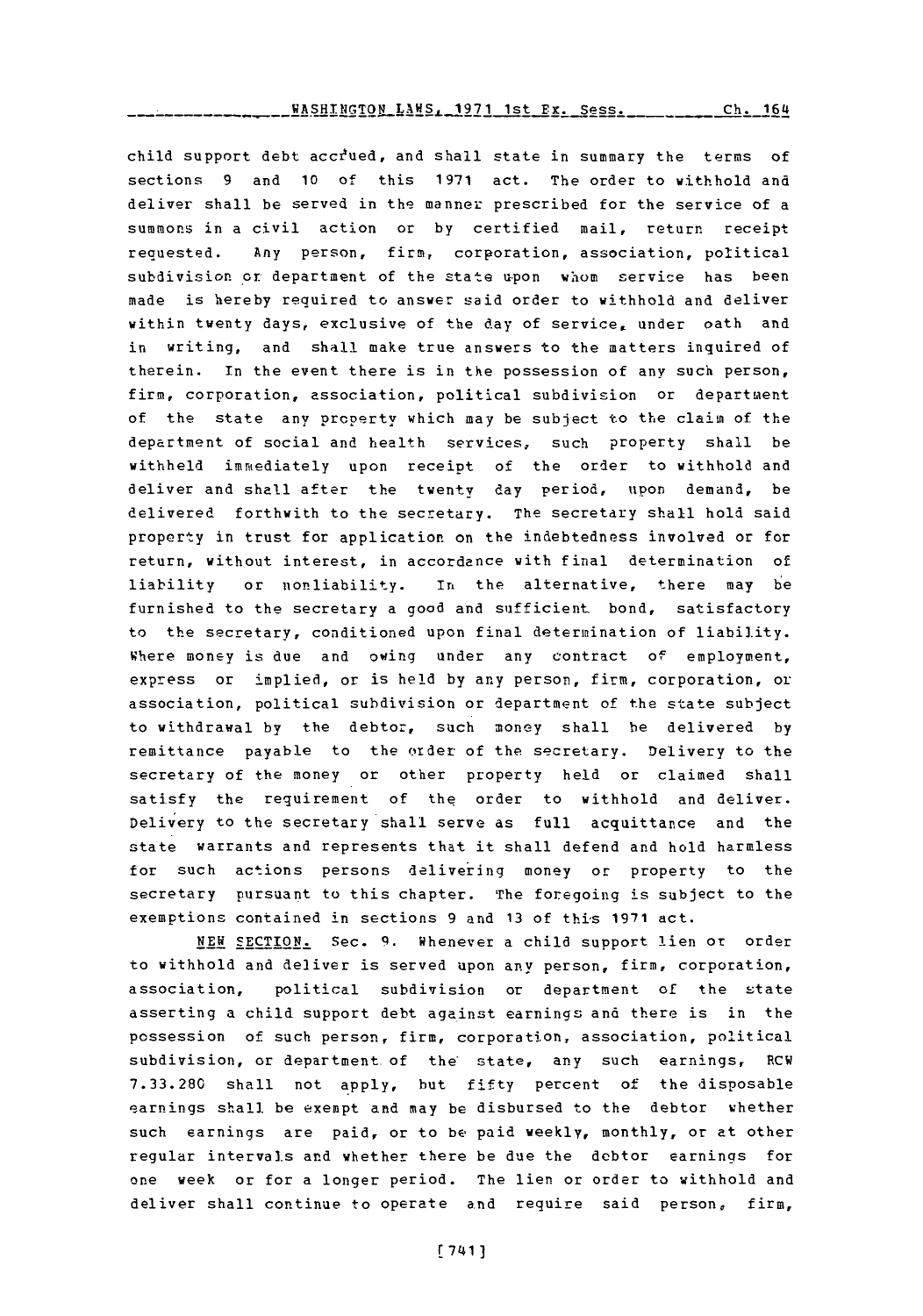WASHINGTON LAWS, 1971 1st Ex. Sess.  $ch. 164$ 

corporation, association, political subdivision, or department of the state to withhold the nonexempt portion of earnings at each succeeding earnings disbursement interval until the entire amount of the child support debt stated in the lien or order to withhold and deliver has been withheld. **As** used in this **1971** act, the term "earnings" means compensation paid or payable for personal services, whether denominated as wages, salary, commission, bonus, or otherwise, and specifically includes periodic payments pursuant to pension or retirement programs, or insurance policies of any type, but does not include payments **by** any department or division of the state based upon inability to work or obtain employment. "Earnings" shall also mean that part of temporary total disability payments and permanent total disability compensation to a workman allocated **by** RCW **51.32.090** and **51.32.060** respectively to the spouse and children of a workman, and shall also include no more than forty percent of the net proceeds of payments to a workman for permanent partial disability under RCW **51.32.080.** The term "disposable earnings" means that part of the earnings of any individual remaining after the deduction from those earnings of any amount be required **by** law to be withheld.

*NEW* **SECTION.** Sec. **10.** Should any person, firm, corporation, association, political subdivision or department of the state fail to make answer to an order to withhold and deliver within the time prescribed herein; or fail or refuse to deliver property pursuant to said order; or after actual notice of filing of a child support lien, pay over, release, sell, transfer, or convey real or personal property subject to a child support lien to or for the benefit of the debtor or any other person; or fail or refuse to surrender upon demand property distrained under section **13** of this **1971** act or fail or refuse to honor an assignment of wages presented **by** the secretary, said person, firm, corporation, association, political subdivision or department of the state shall be liable to the department in an amount equal to one hundred percent of the value of the debt which is the basis of the lien, order to withhold and deliver, distraint, or assignment of wages, together with costs, interest, and reasonable attorney fees.

**NEW SECTION.** Sec. **11.** Whenever any person, firm, corporation, association, political subdivision or department of the state has in its possession earnings, deposits, accounts, or balances in excess of the amount of the debt claimed **by** the department plus one hundred dollars, such person, firm, corporation, association, political subdivision or department of the state may, without liability under this act, release said excess to the debtor.

**NEW SECTION.** Sec. 12. in the case of a bank, bank association, mutual savings bank, or savings and loan association maittaining branch offices, service of a lien or order to withhold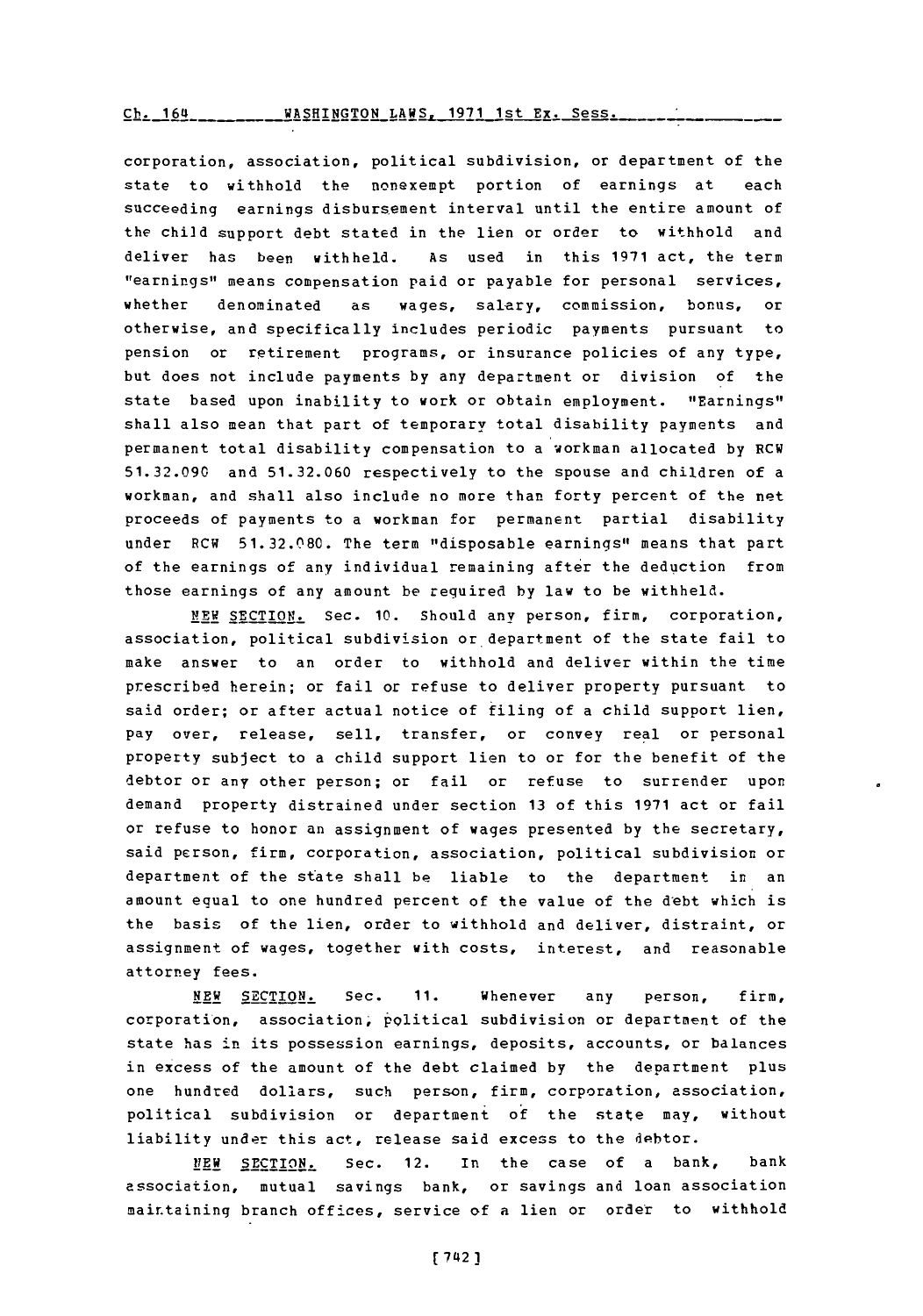WASHINGTON LAWS. **1971** 1st Ex. Sess. Ch. **164**

and deliver or any other notice or document authorized **by** this **1971** act shall only be effective as to the accounts, credits, or other personal property of the debtor in the particular branch upon which service is made.

**NEW SECTION.** Sec. **13.** whenever a child support lien has been filed pursuant to section **6** of this **1971** act, the secretary may collect the child support debt stated in said lien **by** the distraint, seizure, and sale of the property subject to said lien. The secretary shall give notice to the debtor and any person known to have or claim an interest therein of the general description of the property to be sold and the time and place of sale of said property. Said notice shall be given to such persons **by** certified mail, return receipt requested. **A** notice specifying the property to be sold shall be posted' in at least two public places in the county wherein the distraint has been made. The time of sale shall not be less than ten nor more than twenty days from the date of posting of such notiges. Said sale shall be conducted **by** the secretary, who shall proceed to sell such property **by** parcel or by lot at a public auction, and who may set a minimum reasonable price to include the expenses of making a levy and of advertising the sale, and if the amount bid for such property at the sale is not equal to the price so fixed, the secretary may declare such property to be purchased **by** the department for such price, or may conduct another sale of such property pursuant to the provisions of this section. In the event of sale, the debtor's account shall be credited with the amount for which the property has been sold. Pronerty acquired **by** the department as herein prescribed may be sold by the secretary at public or private sale, and the amount realized shall be placed in the state general fund to the credit of the department of social and health services. In all cases of sale, as aforesaid, the secretary shall issue a bill of sale or a deed to the purchaser and said bill of sale or deed shall he prima facie evidence of the right of the secretary to make such sale and conclusive evidence of the regularity of his proceeding in making the sale, and shall transfer to the purchaser all right, title, and interest of the debtor in said property. The proceeds of any such sale, except in those cases wherein the property has been acquired **by** the department, shall be first applied **by** the secretary to reimbursement of the costs of distraint and sale, and thereafter in satisfaction of the delinquent account. Any excess which shall thereafter remain in the hands of the secretary shall be refunded to the debtor. Sums so refundable to a debtor may be subject to seizure or distraint **by** any taxing authority of the state or its political subdivisions, or **by** the secretary for new sums due and owing subsequent to the subject proceeding. Except as specifically provided in this **1971** act, there shall be exenpt from attachment,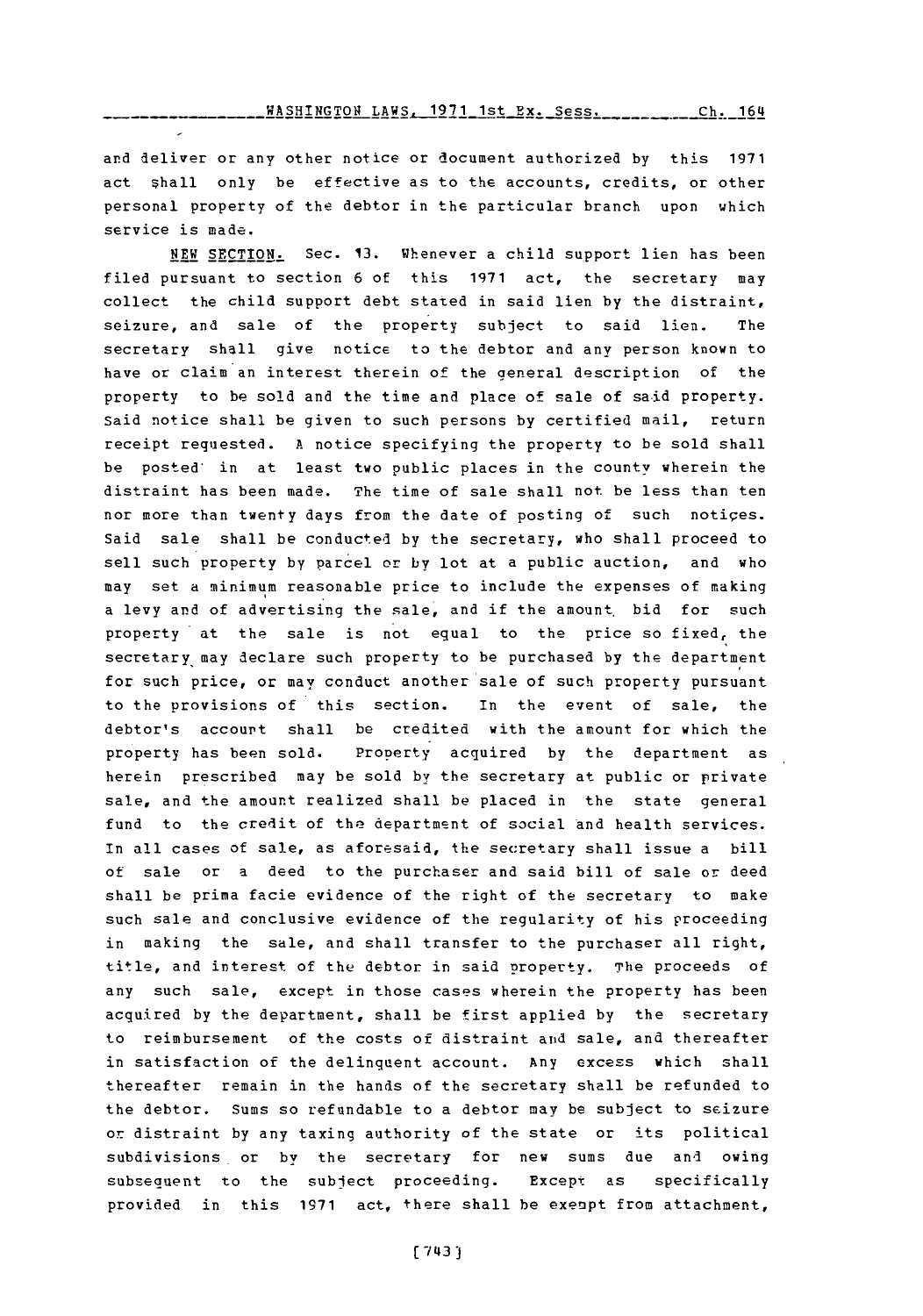**Ch.** 164 **WKSHINGTON** LAWS, **1971** 1st Ex. **spss.**

distraint, seizure, execution and sale under this **1971** act such property as is exempt therefrom under the laws of this state.

**NEW** SFCTION. Sec. 14. Whenever a child support lien has been filed, an action in foreclosure of lien upon real or personal property may be brought in the superior court of the county where, real or personal property is or was located and the lien was filed and judgment shall be rendered in favor of the department for the amount due, with costs, and the court shall allow, as part of the costs, the moneys paid for making and filing the claim of lien, and a reasonable attorney's fee, and the court shall order any property upon which any lien provided for **by** this **1971** act is established, to be sold **by** the sheriff of the proper county to satisfy the lien and costs. The payment of the lien debt, costs and reasonable attorney fees, at any time before sale, shall satisfy the judgment of foreclosure. Where the net proceeds of sale upon application to the debt claimed do not satisfy the debt in full, the department shall have judgment over for any deficiency remaining unsatisfied and further levy and sales upon other property of the judqment debtor may be made under the same execution. in all sales contemplated under this section, advertising of notice shall only be necessary for two weeks in a newspaper'published in the county where said property is located, and if there be no newspaper therein, then in the most convenient newspaper having a circulation in such county. Remedies provided for herein are alternatives to remedies provided for in other sections of this **1971** act.

**NEW** SECTION. Sec. **15.** Any person owning real property, or any interest in real property, against which a child support lien has been filed and foreclosure instituted, shall have the right to pay the amount due, together with expenses of the proceedings and reasonable attorney fees to the secretary and upon such payment the secretary shall restore said property to him and all further proceedings in the said foreclosure action shall cease. Said person shall also have the right within two hundred forty days after sale of property foreclosed under section 14 **of** this **1971** act to redeem said property **by** making payment to the purchaser in the amount paid **by** the Purchaser plus interest thereon at the rate of six percent per annum.

NEW **SECTION.** Sec. **16.** The secretary may at any time consistent with the income, earning capacity and resources of the debtor, set or reset a level and schedule of payments to be paid upon the debt.

14EW SECTION. sec. **17.** -The secretary may at any time release a child support lien, or order to withhold and deliver, on all or part of the property of the debtor, or return seized property without liability,, if assurance of payment is deemed adequate **by** the secretary, or if said action. will facilitate the collection of the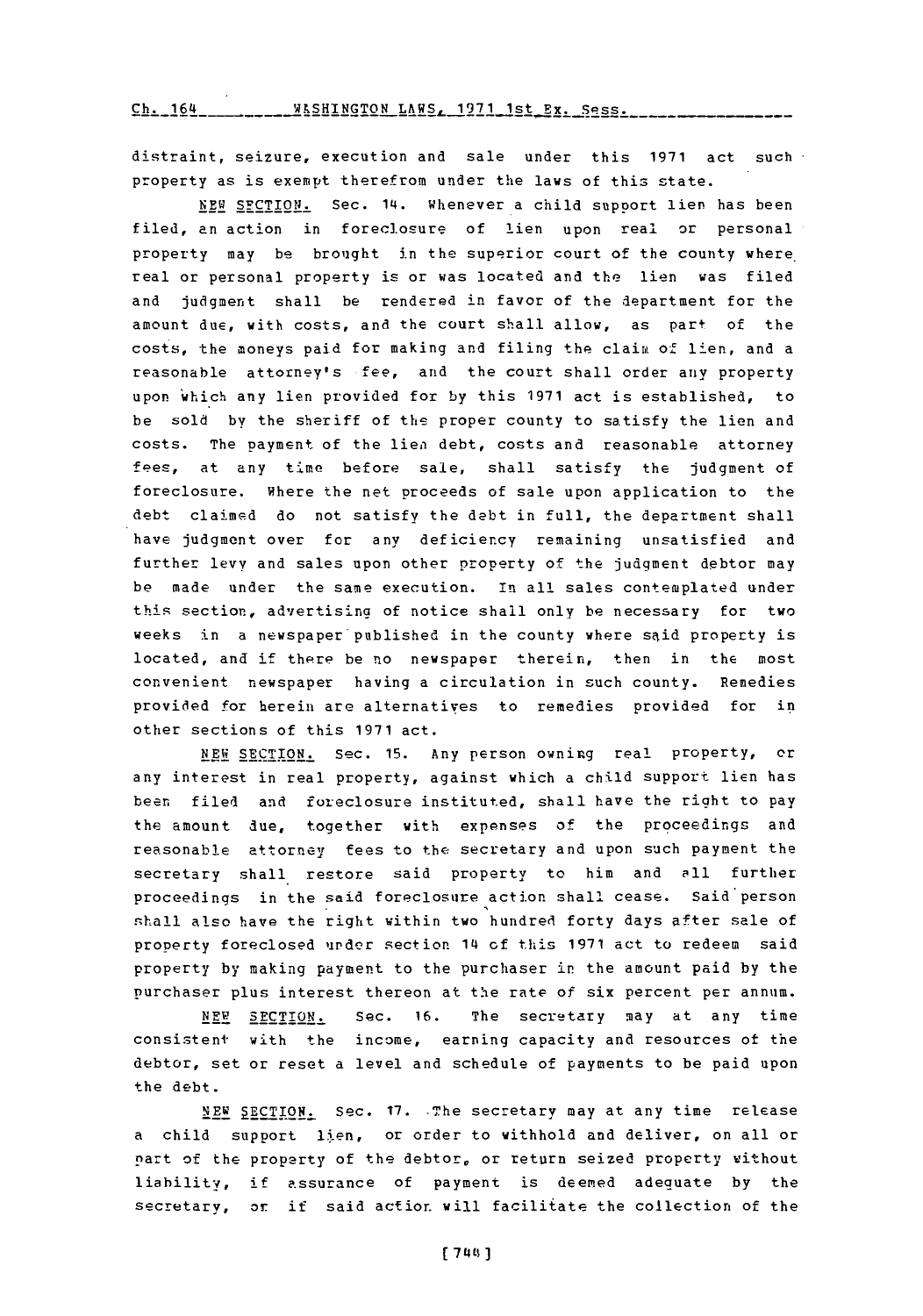debt, but said release or return shall not operate to prevent future action to collect from the same or other property.

**NEW SECTION.** Sec. **18.** If the secretary finds that the collection of any child support debt based upon subrogation to or assignment of the amount of support ordered by any superior court order or final decree of divorce is in jeopardy, he may make demand under section 4 of this 1971 act for immediate payment of the child support debt, and upon failure or refusal immediately to pay said child support debt, he may file and serve liens pursuant to sections **6** and **7** of tbis **1971** act, without regard to the twenty day period provided for in section 4 of this **1971** act: PROVIDED, That no further action under sections- **8, 13** and 14 may be taken until the notice requirements of section 4 of this 1971 act are met.

**NEW SECTION.** Sec. **19.** interest of six percent per annum on any child support debt due and owing to the department under section **3** of this **1971** act may be collected **by** the secretary. No provision of this **1971** act shall be construed to require the secretary to maintain interest balance due accounts and said interest may be waived **by** the secretary, if said waiver would facilitate the collection of the debt'.

**NEW SECTION.** Sec. 20.- Any person against whose property a child support lien has been filed or an order to withhold and deliver has been served pursuant to this **1971** act may apply for relief to the superior court of the county wherein the property is located on the basis that no child support debt is due and owing: PROVIDED, That judicial relief shall not be granted except as provided for in RCW 74.08.080 whenever a fair hearing has been requested pursuant to section 5 of this 1971 act. Liens filed during pendency of fair hearing or court review shall be reviewed pursuant to RCW 74.08.080. It is the intent of this **1971** act that jurisdictional and constitutional issues, if any, shall be subject to review, but that administrative remedies be exhausted prior to judicial review.

**NEW SECTION.** Sec. 21. **All** moneys collected in fees, costs, attorney fees, interest payments, or other funds received **by** the secretary which are unidentifiable as to the child support account against which they should be credited, shall be held in a special fund from which the secretary may make disbursement for any costs or expenses incurred in the administration or enforcement **of** the provisions of this **1971** act.

NEW SECTION. Sec. 22. Any child support debt due the department from a responsible parent which the secretary deems uncollectible may be transferred from accounts receivable to a suspense account and cease to be accounted as an asset: RROVIDBD, That at any time after six years from the date a child support debt was incurred, the secretary may charge off as uncollectible any child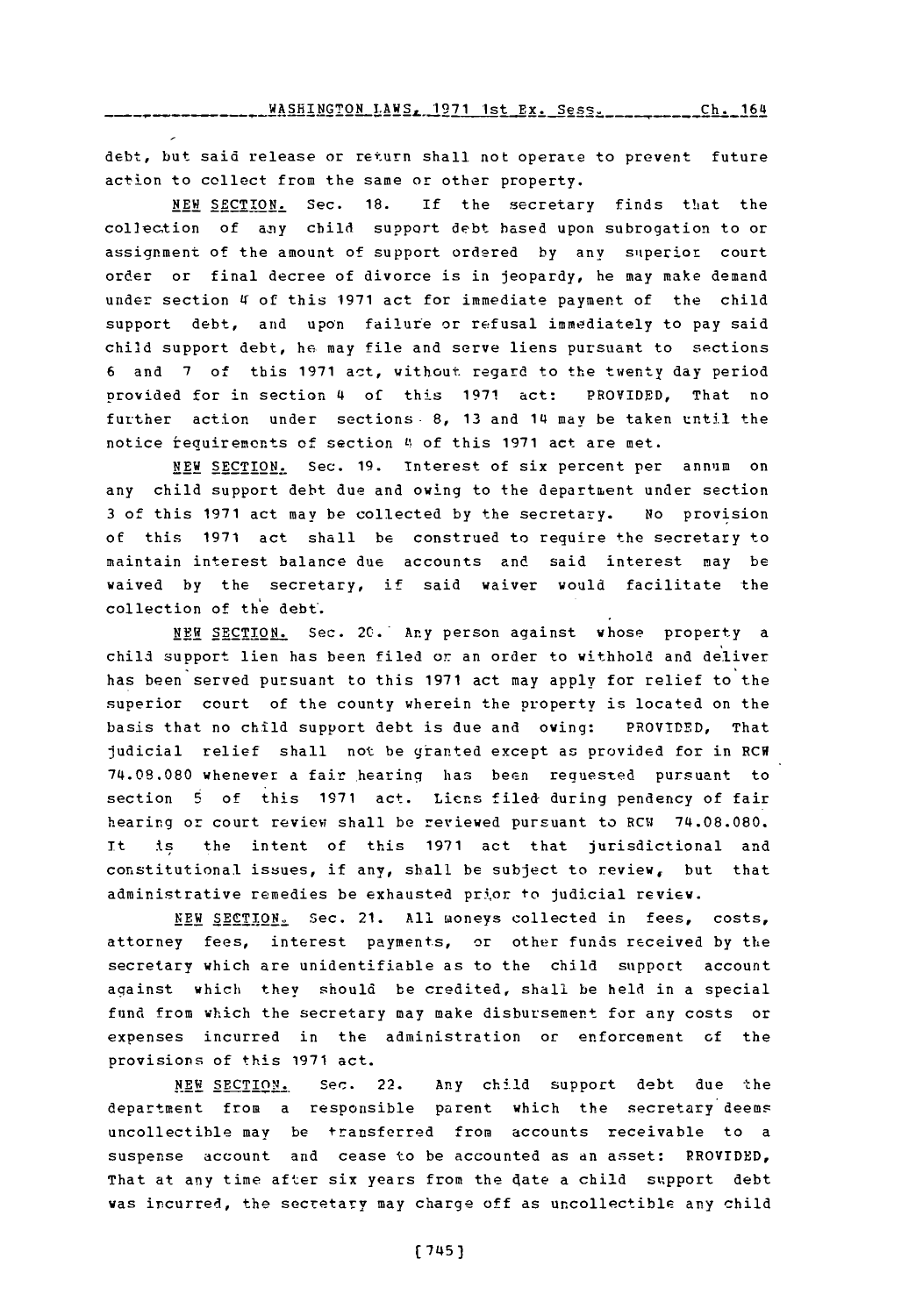Ch. 164 \_\_\_\_\_\_\_\_\_ WASHINGTON LAWS. 1971 1st Ex. Sess.

support debt upon which the secretary finds there is no available, practical, or lawful means **by** which said debt may be collected: PROVIDED FURTHER, That no proceedings or action under the provisions **of** this **1Q71** act may be begun after expiration of said six year period to institute collection of a child support debt. Nothing herein shall be construed to render invalid or nonactionable a child support lien filed prior to the expiration of said six year period.

**NEW SECTION.** Sec. **23.** No employer shall discharge an employee for reason that a child support lien or order to withhold and deliver has been served against said employee's earnings: PROVIDED, That this provision shall not apply if more than three child support liens or orders to withhold and deliver are served upon the same employer within any period of twelve consecutive months.

**NEW SECTION .** Sec. 24. Any person, firm, corporation, association, political subdivision or department of the state employing a person owinq a child support debt or obligation, shall honor, according to its terms, a duly executed assignment of earnings presented **by** the secretary as a plan to satisfy or retire. a child support debt or obligation. This requirement to honor the assignment of earnings and the assignment of earnings itself shall be applicable whether said earnings are to be paid presently or in the future and shall continue in force and effect until released in writing **by** the secretary. Payment of moneys pursuant to an assignment **of** earnings presented by the secretary shall serve as full acquittance under any contract of emplovment, and the state warrants and represents it shall defend and hold harmless such action taken pursuant to said assigrnment of earnings. The secretary shall be released from liability for improper receipt of moneys under an assignment of earnings upon return of any moneys so received.

NEW SECTION. Sec. **25. By** accepting public assistance for or on behalf of a child or children, the recipient shall be deemed to have made assignment to the department of any and all right, title, and interest in any child support obligation owed to, or for said child or children up to the amount of public assistance money paid for or on behalf of said child or children for such term of time as such public assistance moneys are paid. The recipient shall also be deemed, without the necessity of signing any document, to have appointed the secretary as his or her true and lawful attorney in fact to act **in** his or her name, place, and stead to perform the specific act of endorsing any and all drafts, checks, money orders or other negotiable instruments representing child support payments which are received on behalf of said child or children as reimhursement for the oublic assistance coneys previously paid to said tecipient.

**NEW SECTION.** Sec. **26.** This **1971** act" is necessary for the